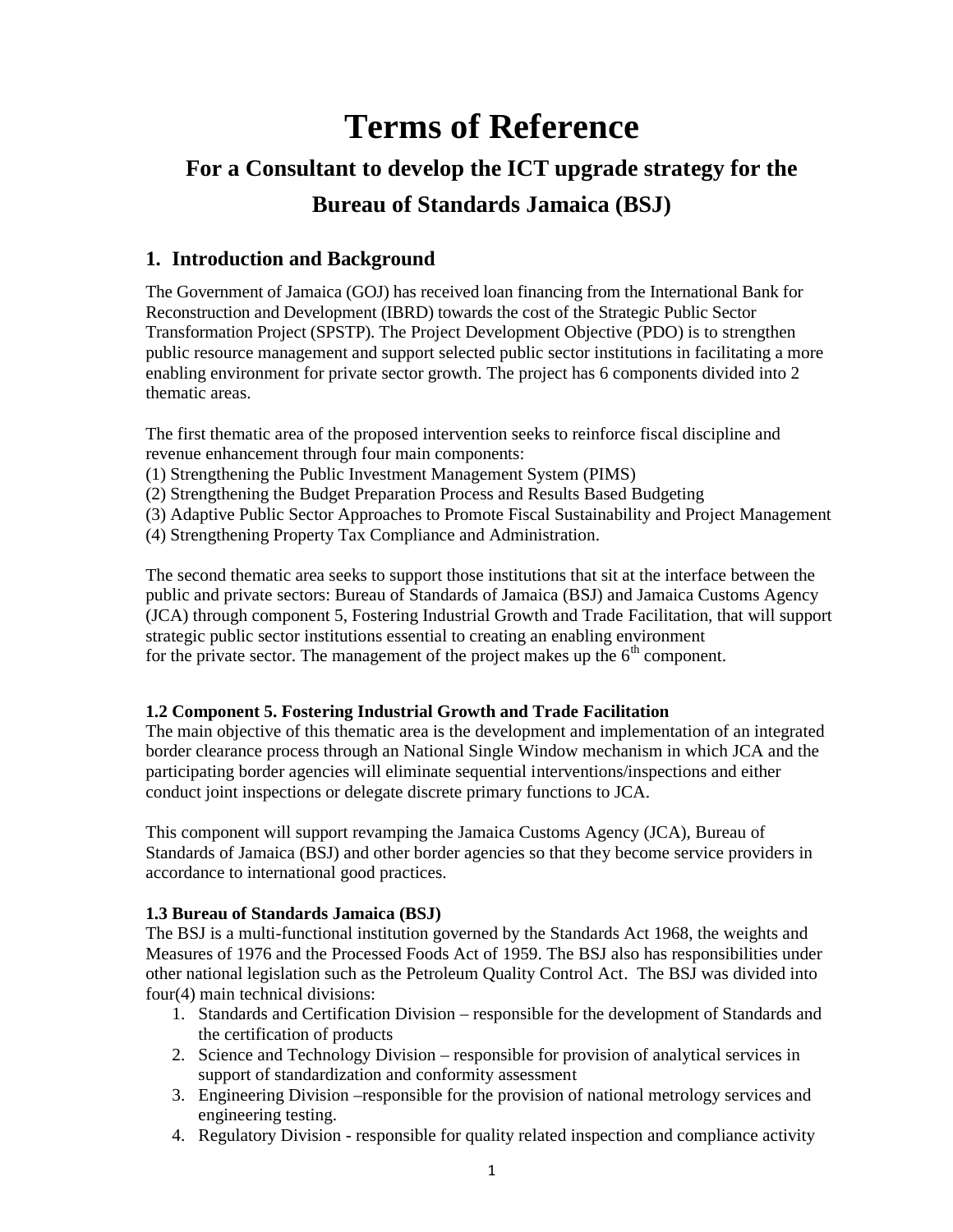#### in the Jamaican marketplace

In addition, the following divisions provide support for the operations of the BSJ:

- 5. Human Resources Division includes the Industrial Training Unit and the Facilities Management Department.
- 6. Directorate Division includes the Office of the Executive Director, Management Information Systems (MIS), Legal Office, Corporate Affairs Office.
- 7. Finance and Accounting Division.

Under component 5 of the project, the former Regulatory Division of the BSJ has now been established as a separate entity known as the National Compliance and Regulatory Authority (NCRA). The NCRA is located at 19 Hope Road, Kingston 10, and is physically separated from the operations of the BSJ. However the NCRA outsources its Corporate Services (including ICT Support) from the BSJ. The BSJ's certification arm, the National Certification Body of Jamaica (NCBJ), is located on the BSJ property and receives Corporate Services from the BSJ.

#### **1.4 Current ICT Infrastructure**

#### I. *Human Resource Management (Server) – PeopleSoft ver 9.1, PeopleTools 8.5 2009 Copyright*

This application is used to manage some aspects of the Human Resource Management Division's functions. Leave management, Loan approvals and appraisals are among the functions managed by this application.

#### II. *Database (Server) Oracle*

This application was specifically employed to support the use of the PeopleSoft application.

#### III. **Accounting Packages (Server) –** *ACCPAC Sage 300 ERP*

This is used by the Finance & Accounting Division in the performance of its duties.

#### IV. **Interactive Payroll System (IPS)**

This software is used by the Finance & Accounting Division to prepare the payroll

#### *V. Job Management & Tracking System (JMTS)*

This Information System is coded in the Glassfish Server environment using Java and runs on a MySQL DBMS. This application is used to track jobs submitted by both internal and external clients as it is being processed by the labs and captures all details in connection to the job. It does not offer any business intelligence and at this point just gathers and stores information to be used by the following departments:

- 1. Finance Dept: Generating invoices
- 2. Marketing Dept: Query the list of clients and as input for the development of Communication and Marketing Strategies
- 3. Laboratories:The creation of work orders, the inputting of test results and preparation of reports

It is used to collect information from and by the following;

- 1. Clients by the Customer Service Department located at the BSJ
- 2. Clients by Inspectors (NCRA) either at a site (business place) or ports of entry (two international airports and different berths at the various wharfs)
- 3. BSJ Laboratories to assist in the generating of invoices by the Finance Dept.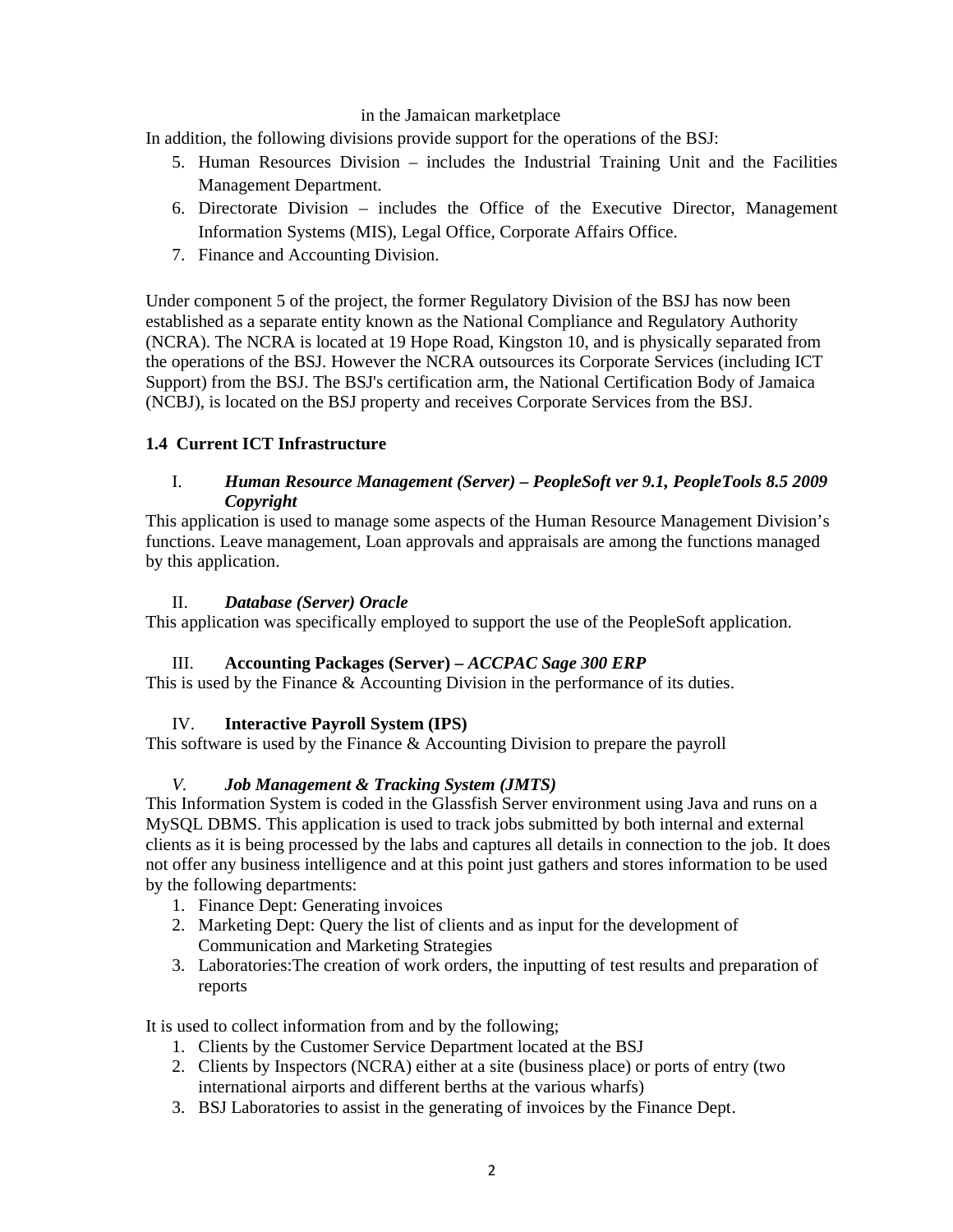All entities mentioned above operate in a Microsoft Windows environment.

# **2. Purpose of the Consultancy**

Under Component 5, for the support and strengthening of the Bureau of Standards Jamaica (BSJ), National Compliance and Regulatory Authority (NCRA) and National Certification Body of Jamaica (NCBJ), the GOJ intends to apply part of the proceeds of the IBRD loan towards payments for an individual Consultant to do the following:

*The Consultant will review all information systems and related processes in use (manual and automated) and propose improvements for the optimization and integration of all current systems. The consultancy will also analyze the gap between the capabilities of the current system and the desired capabilities as expressed by the entities being served by the system. Upon this analysis the consultant will propose a solution where necessary along with the estimated cost of the solution for the ICT upgrade of the BSJ, NCRA and NCBJ. In presenting this solution the consultant will provide the technical specifications to be used in its procurement, configuration and implementation. The consultant will also prepare the terms of reference (TOR) for the consulting firm to be engaged for the implementation and integration of the proposed solution with current systems.*

### **3. Scope of the Services**

- 1. Review all current information systems and related processes (manual and automated)
- 2. Recommend and propose improvements, optimization and integration of current systems where possible
- 3. Analyze the gap between the current system and the desired end product
- 4. Undertake a study of the possible ICT solutions available in the marketplace
- 5. Propose solution (where necessary) along with the estimated cost to address the identified gap in building and implementing the desired information system.
- 6. Organize and lead workshops for the purpose of introduction and validation of the proposed solution.
- 7. Provide the technical specifications to be used in the procuring, configuring and implementing of the proposed solution
- 8. Develop the Terms of reference for the consulting firm that will implement the proposed solution. The Terms of Reference shall comply with the World Bank and/or Government of Jamaica Procurement Guidelines
- 9. Recommend Institutional Capacity Building in support of the proposed solution

#### **4. Methodology**

#### **Review and concept building**

The consultant will accomplish the task in close coordination with the BSJ, NCRA and NCBJ.

The Consultant will consider the full array of options available in the marketplace. This could include open source solutions, commercial off-the-shelf products, custom software, upgrade of existing systems, etc.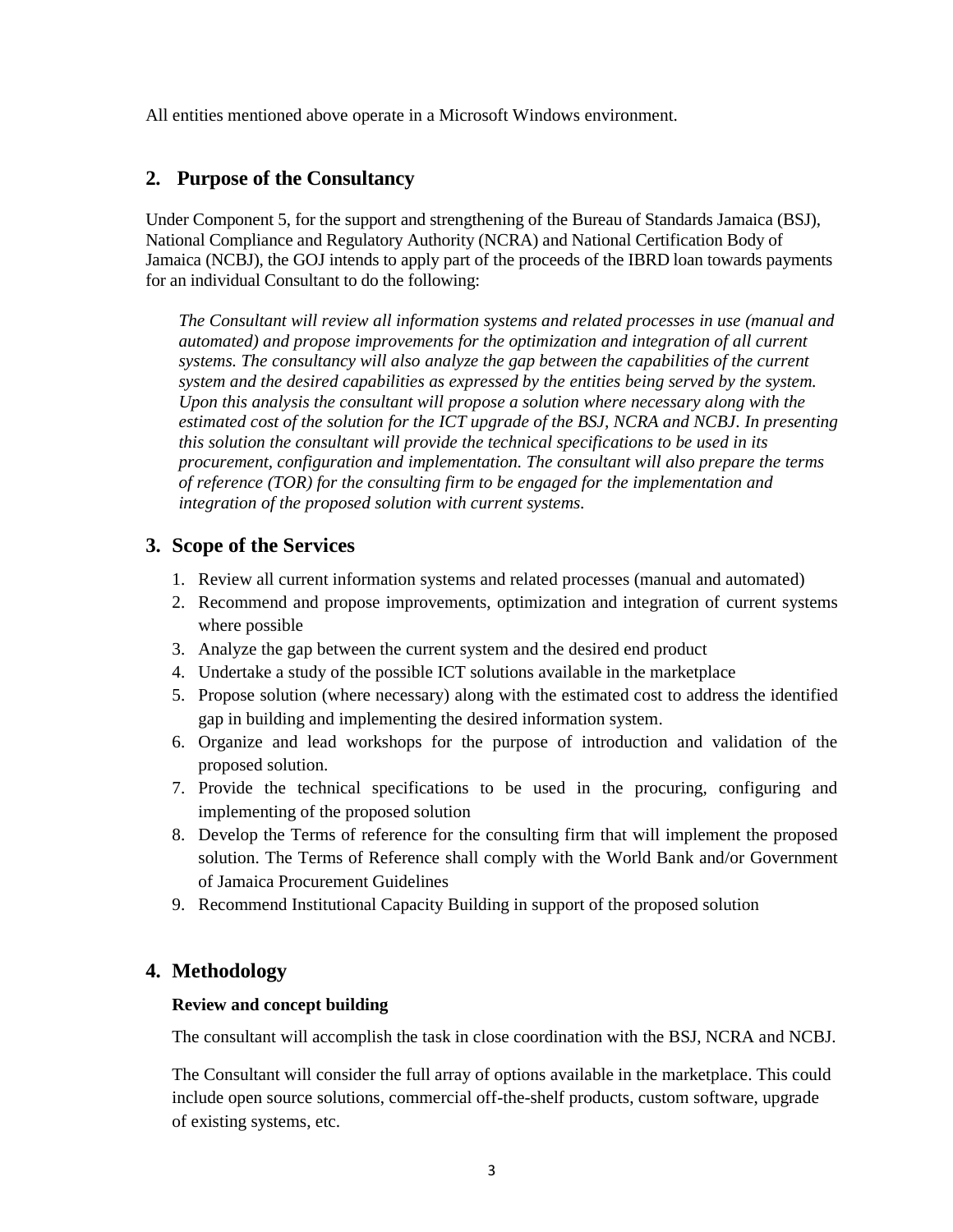The consultant will organize consulting workshops with relevant stakeholders for the purposes of:

- (a) comparative analysis of solutions in the marketplace that could meet future requirements.
- (b) presentation of the strategy used to analyze the various solutions.
- (c) introduction of the proposed solution to the stakeholders."

#### **Development of current system integration**

The consultant will develop a plan (and budget if necessary) for the integration of current information systems where possible.

#### **Preparation of Detail Action Plan**

The consultant will develop a detailed action plan with possible time frame and budget for the implementation of the proposed solution. The consultant, in consultation with the stakeholder entities, may use any suitable/appropriate methodology for accomplishing the assigned tasks.

# **5. Duration and Deliverables**

#### **5.1. Duration and Estimate of Services**

The assignment is for a maximum period of 5 months and is expected to commence in May 2017. The Consultant shall include all necessary costs in the provided estimate as no consideration will be made for additional costs after the issuance of contract.

#### **5.2 Deliverables**

The following deliverables shall be made to the Quality Infrastructure Coordinator after the commencement of this assignment;

| <b>Major Activities</b>                  | <b>Major Outputs</b>                                                                                                                       | <b>Expected</b><br><b>Completion date</b>         |
|------------------------------------------|--------------------------------------------------------------------------------------------------------------------------------------------|---------------------------------------------------|
| Draft Inception<br>Report & Work<br>Plan | Draft Inception report and tentative work plan<br>must be submitted by the consultant                                                      | Within two (2) weeks<br>of commencement           |
| <b>Inception Report</b><br>and Work Plan | Brief review and confirmation of work plan;<br>identification of issues that may affect work<br>schedule                                   | Within three (3) weeks<br>of commencement         |
| Diagnostic<br>Report                     | Preliminary findings: review of existing practices<br>and systems, and gap analysis                                                        | Within six $(6)$ weeks<br>of commencement         |
| Workshops 1                              | 1. Provide comparative analysis of ICT<br>solutions in the marketplace to meet<br>future requirements<br>Introduce proposed solution<br>2. | Within twelve (12)<br>weeks of<br>commencement    |
| Solution                                 | 1. Draft Technical Specifications for<br>implementation of proposed solution                                                               | Within fifteen $(15)$<br>weeks of<br>commencement |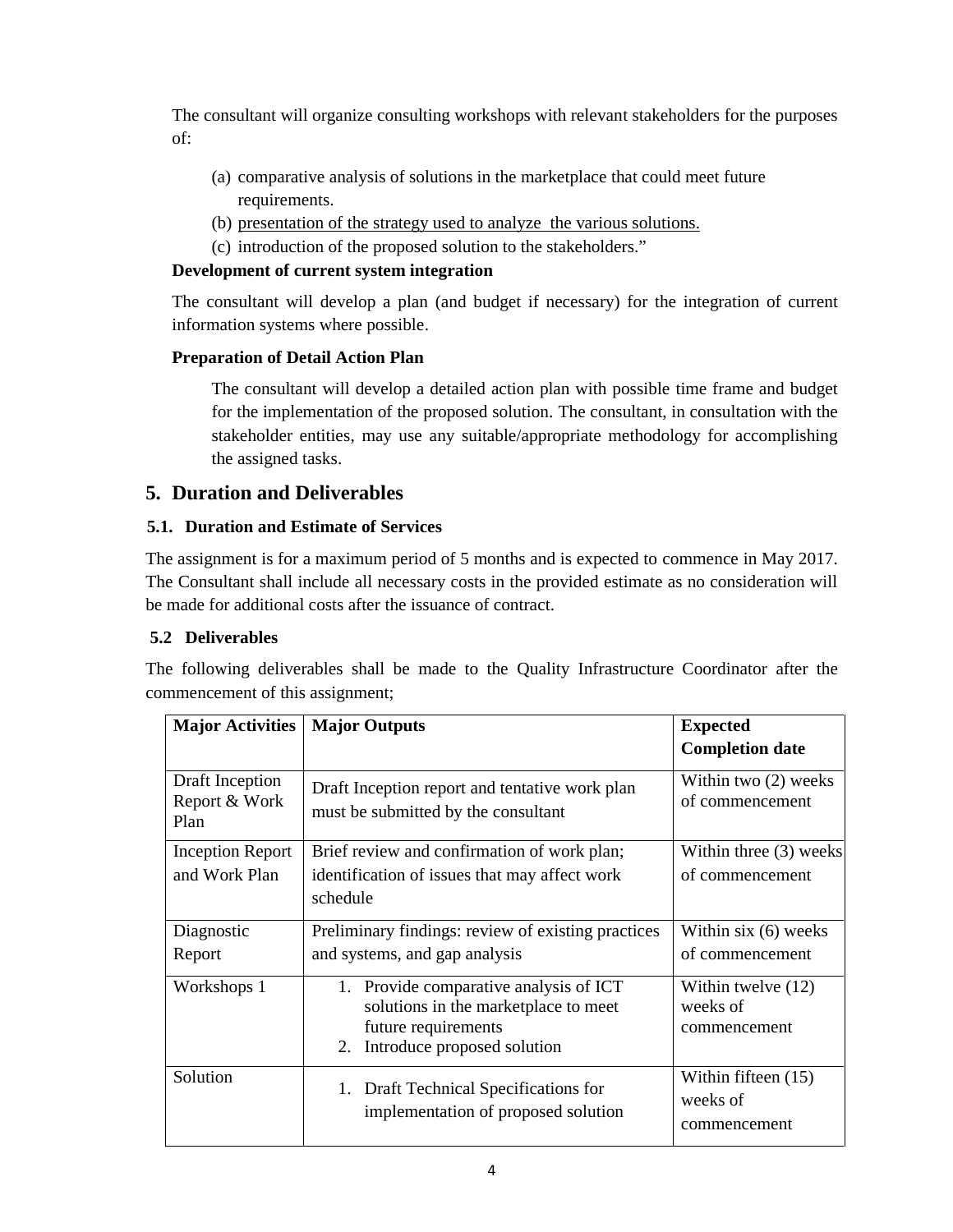|                        | 2. Draft Terms of Reference for the<br>Consulting Firm to implement proposed<br>solution                     |                      |
|------------------------|--------------------------------------------------------------------------------------------------------------|----------------------|
| Workshop 2.            | Consultant and stakeholders validate proposed                                                                | Within seventeen     |
| (Validation)           | solution, its Technical Specifications and the                                                               | $(17)$ weeks of      |
|                        | Terms of Reference                                                                                           | commencement         |
| Draft Final            | Draft Consultancy report is presented and official                                                           | Within nineteen (19) |
| Report                 | documentation along final version of all                                                                     | weeks of             |
|                        | deliverables                                                                                                 | commencement         |
| Fortnightly<br>Updates | Updates on the progress and key issues, as well as<br>recommendations for the resolution of these<br>issues. | Every fortnight      |

# **6. Reporting**

The Consultant shall report to the Quality Infrastructure Coordinator. The ICT Committee of the BSJ shall serve as a Technical Advisory Committee to the QI Coordinator and shall provide necessary guidance to the consultant. The QI coordinator shall therefore seek the input of the ICT Committee on important technical matters to do with the consultancy.

Key stakeholders shall provide suggestions and feedback for the development of the solution based on their requirements and on demand. The suggestion and feedback of the key stakeholders may be provided during progress update meetings.

#### **7. Work arrangements**

The BSJ will provide a limited office space with power connectivity and internet facility. For discussion and meetings, the QI Coordinator will make all necessary arrangements.

# **8. Restrictions**

The consultants will not have any material or immaterial interest in any of the outputs, technologies or related ICT services under this assignment. Neither will the consultant be eligible to participate in future contracts for the implementation of the proposed solutions.

In addition to the standard conflict-of-interest restrictions specified in the consultancy contract, any tangible or intellectual output created under this contract will remain the sole property of the Government of Jamaica, who will make them available to the concerned development partner. The terms of reference and the correlated products are to be handled confidentially.

# **9. Selection of the Consultant**

An **Individual consultant** with the requisite qualifications and experience will be engaged following International Competitive Bidding (ICB) procedures in accordance with the latest edition of the World Bank's and GOJ Procurement Guidelines*.*